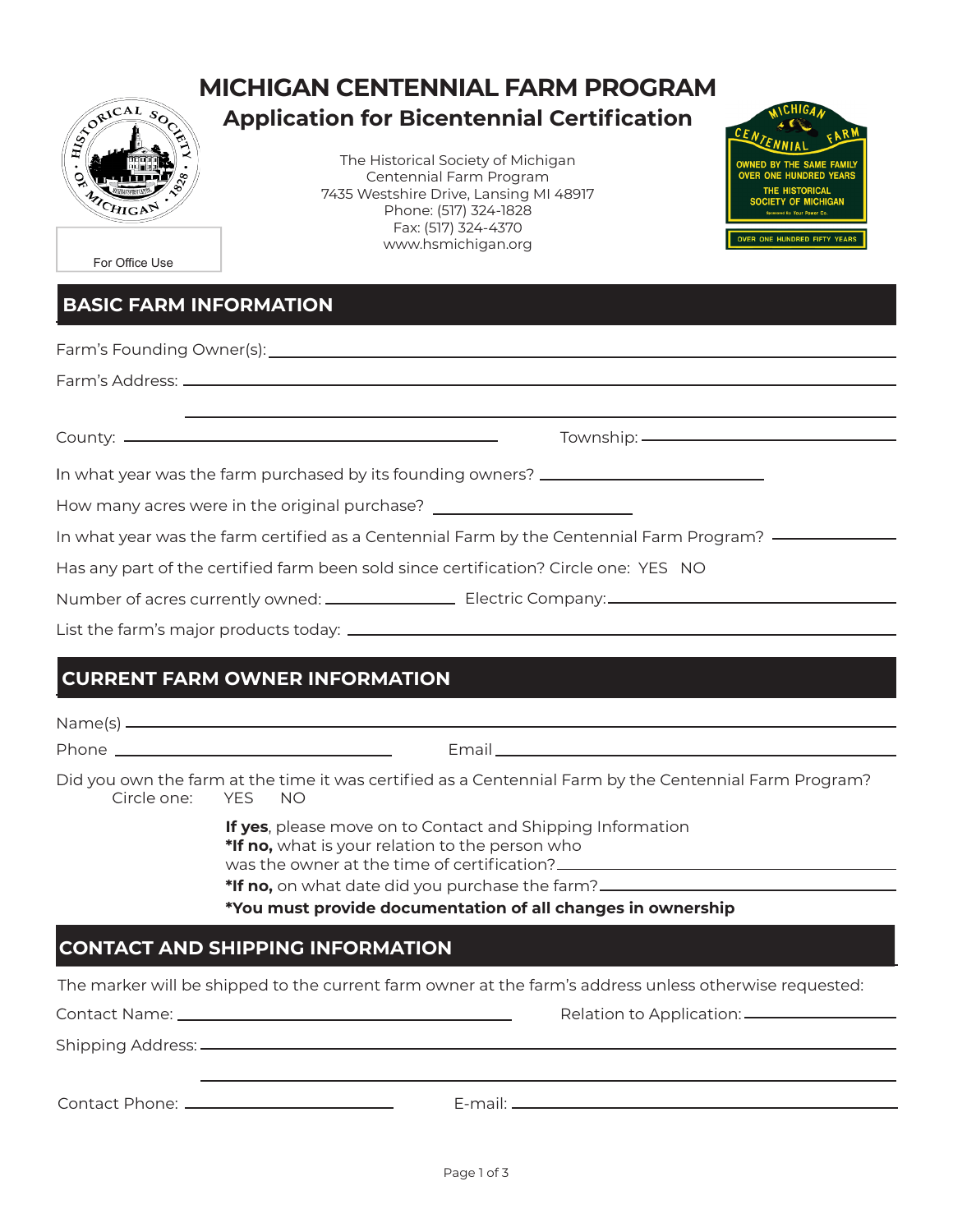### **BICENTENNIAL FARM DESIGNATION REQUEST**

By submitting this completed form, I am requesting that my farm be certified as a Michigan Bicentennial Farm by the Historical Society of Michigan (HSM). I understand that, to be designated as a Bicentennial Farm, a property must be a working farm of 10 or more acres that has been continuously owned by the same family for at least 200 years. Also, the farm must already be certified as a Centennial Farm by the Centennial Farm Program.

The information submitted on this form is accurate to the best of my ability. I understand that HSM may attempt to verify the history of ownership with an outside organization or business, and I give my permission to share information from this form for this purpose. HSM may also contact me for additional information or missing information.

Furthermore, I agree to allow HSM to make information available about my property when certified as a Michigan Bicentennial Farm. This includes historical information about the farm, the address of the property as part of a list of certified farms, and the name of the owner(s) and original owner as indicated above. I also agree to allow HSM to use information provided as part of the application in HSM publications.

| I have enclosed the following materials to complete this application:                                                                                                                |
|--------------------------------------------------------------------------------------------------------------------------------------------------------------------------------------|
| $\Box$ A completed Michigan Bicentennial Farm Certification Application                                                                                                              |
| $\Box$ A non-refundable \$125 application fee, which includes the cost of the sign                                                                                                   |
| $\vert$ Documentation (i.e., deeds, mortgages, or land contracts) to support any changes in<br>the farm's ownership since its last certification through the Centennial Farm Program |
| $\Box$ A recent tax bill to evidence current ownership                                                                                                                               |
|                                                                                                                                                                                      |

Signature: \_\_\_\_\_\_\_\_\_\_\_\_\_\_\_\_\_\_\_\_\_\_\_\_\_\_\_\_\_\_\_\_\_\_\_\_\_\_\_\_\_\_\_\_\_\_\_\_\_\_\_\_\_\_\_\_ Date: \_\_\_\_\_\_\_\_\_\_\_\_\_\_\_\_\_\_\_\_\_\_\_\_\_\_\_

Return the completed application and application fee\* to:

#### **Centennial Farm Program**

The Historical Society of Michigan 7435 Westshire Drive Lansing, MI 48917

Phone (517) 324-1828

\*Your application fee can be submitted via check or money order. Do NOT send cash. To charge your application fee to a major credit card (Visa, MasterCard, Discover, or American Express)please see the next page.